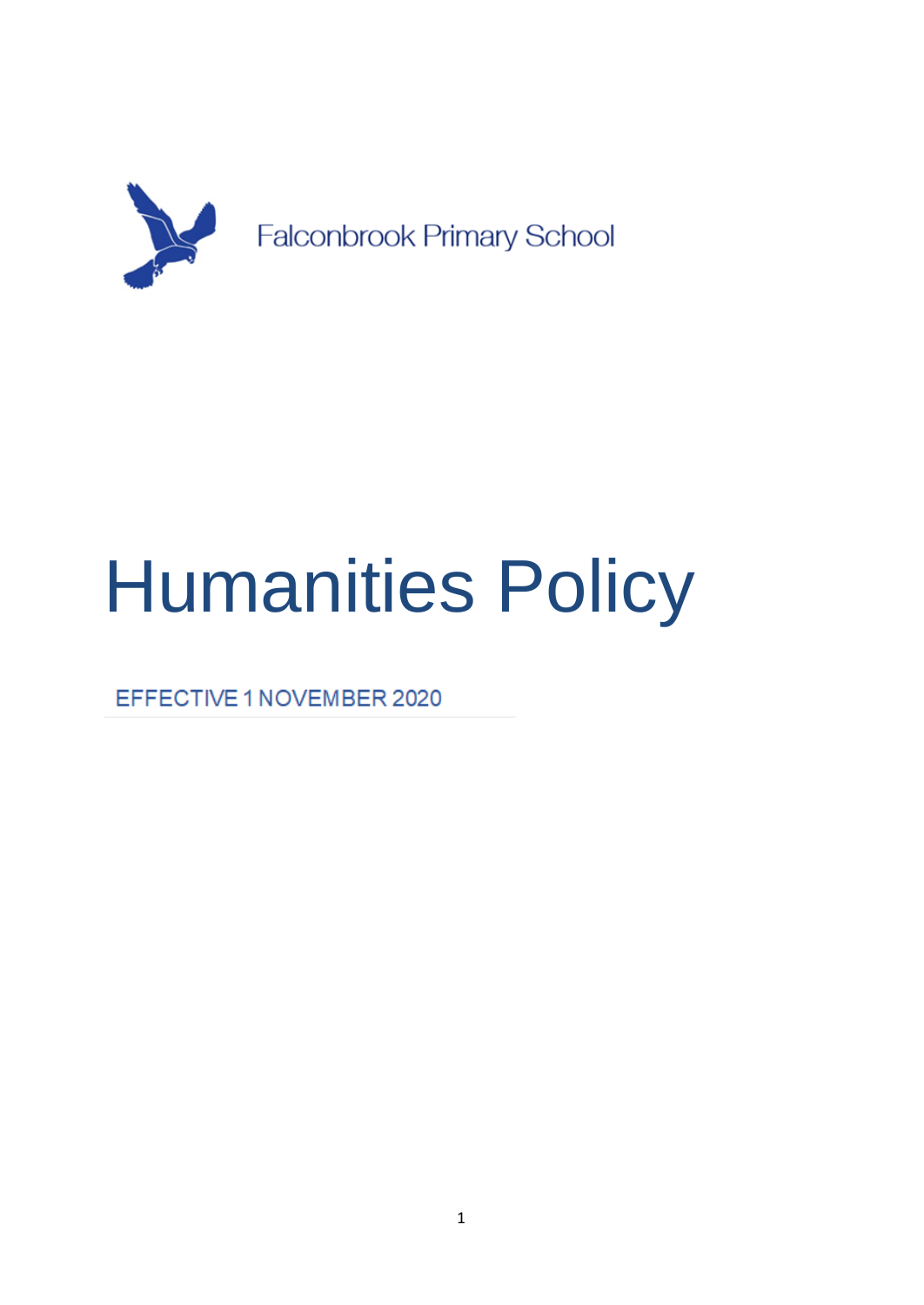#### **Introduction**

This policy outlines the teaching, organisation and management of humanities taught and learnt at Falconbrook Primary School.

## **Intent statement for teaching Humanities**

*Humanities is taught through units where each topic acts as the driver and topic is taught through multiple areas of the curriculum. Experiences are provided and children work towards an end outcome.* 

*Knowledge is taught through the development of skills with an emphasis on creative and practical approaches towards learning.* 

*Children are expected to ask questions and think critically. They are engaged and excited by learning and are able to re-call key knowledge and facts from current and previous topics. Links are made within topics to retain and secure previous knowledge. Where possible links are made to the Falconbrook school values of respect, equality, kindness, responsibility, determination and honesty.*

# **Teaching and Learning**

History, Geography and RE units are taught throughout the year and across the curriculum. English and Reading texts can be selected that link to the topic and provide opportunities for further learning.

All Humanities units begin with a planned initial experience and learning is directed towards the end outcome.

Each unit includes knowledge taken from the National Curriculum or Wandsworth SACRE and is appropriate to each key stage/year group. RE units are an equal balance of learning **about** religions and beliefs and learning **from** religions and beliefs. Both strands have a focus on developing pupil's understanding of diversity and appreciation and respect of the similarities and differences of different faiths and cultures. Teachers reference the key principles of the six major religions in the long term planning to support the planning of each unit.

Knowledge is taught through a variety of skills. The skills are planned to be progressive across the school.

In order to motivate and engage pupils whilst promoting good progress, knowledge and skills are taught using creative teaching and learning methods where possible. At least 50% of all Topic lessons should demonstrate this approach. Creative approaches can include:

- Discussions
- Debates
- Role play/drama
- Recreating experiences
- Making/creating models
- Using technology to explore different ideas

Knowledge Organisers are used to support learning and referenced in all Humanities lessons.